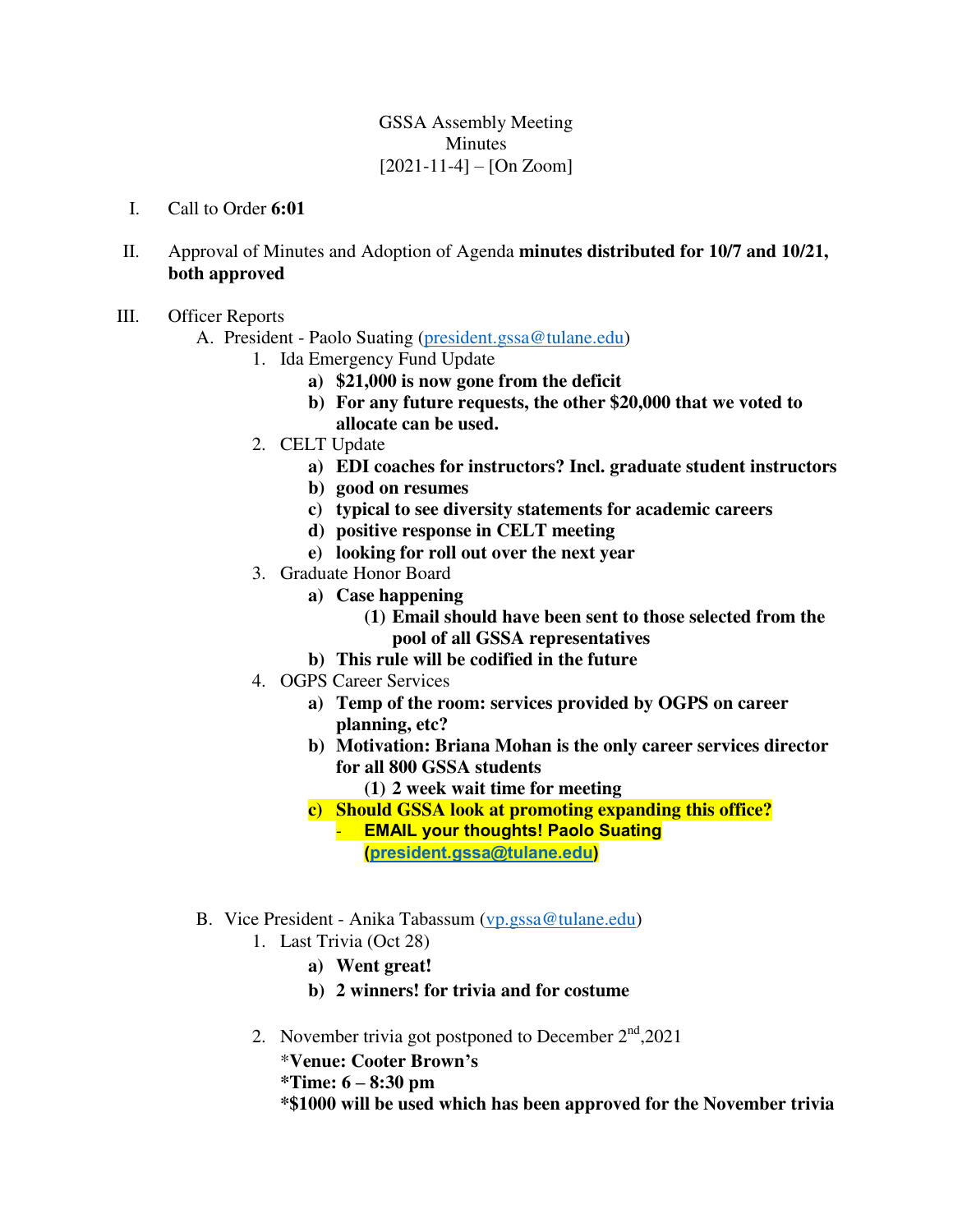- 3. Exam preparation and mental health day \*Are people interested? **General interest shown in the meeting (thumbs up on zoom) Will convene the event committee to set this up Ideas for what this workshop/event should entail? EMAIL: [vp.gssa@tulane.edu](mailto:vp.gssa@tulane.edu)**
- C. Treasurer Nirasha Thilakaratne [\(treasurer.gssa@tulane.edu\)](mailto:treasurer.gssa@tulane.edu)

| <b>Event Date</b> | <b>Event Title</b>                                                                 | Department                | Amount requested |  |  |
|-------------------|------------------------------------------------------------------------------------|---------------------------|------------------|--|--|
| 11/09             | Math Graduate<br>Student Colloquium                                                | Mathematics               | \$70             |  |  |
| 11/16             | <b>Math Graduate</b><br>Student Colloquium                                         | Mathematics               | \$70             |  |  |
| 11/30             | <b>Grad Student</b><br>Colloquium                                                  | Mathematics               | \$70             |  |  |
| 11/3              | <b>Computer Science</b><br>Graduate Colloquium                                     | <b>Computer Science</b>   | \$80             |  |  |
| 11/10             | <b>Computer Science</b><br><b>Graduate Student</b><br>Colloquium                   | <b>Computer Science</b>   | \$80             |  |  |
| 11/17             | <b>Computer Science</b><br><b>Graduate Student</b><br>Colloquium                   | <b>Computer Science</b>   | \$80             |  |  |
| 12/01             | <b>Computer Science</b><br><b>Graduate Student</b><br>Colloquium                   | <b>Computer Science</b>   | \$80             |  |  |
| 11/26             | Downtown Uptown<br>North Shore<br>Neuroscience Krewe<br>(DUNNK) Monthly<br>Meeting | Neuro Science             | \$100            |  |  |
| $\frac{12}{10}$   | Spring conference<br>planning and end-of-<br>the-semester meeting                  | Spanish and<br>Portuguese | \$200            |  |  |
| 11/25             | Philosophy<br>Friendsgiving                                                        | Philosophy                | \$500            |  |  |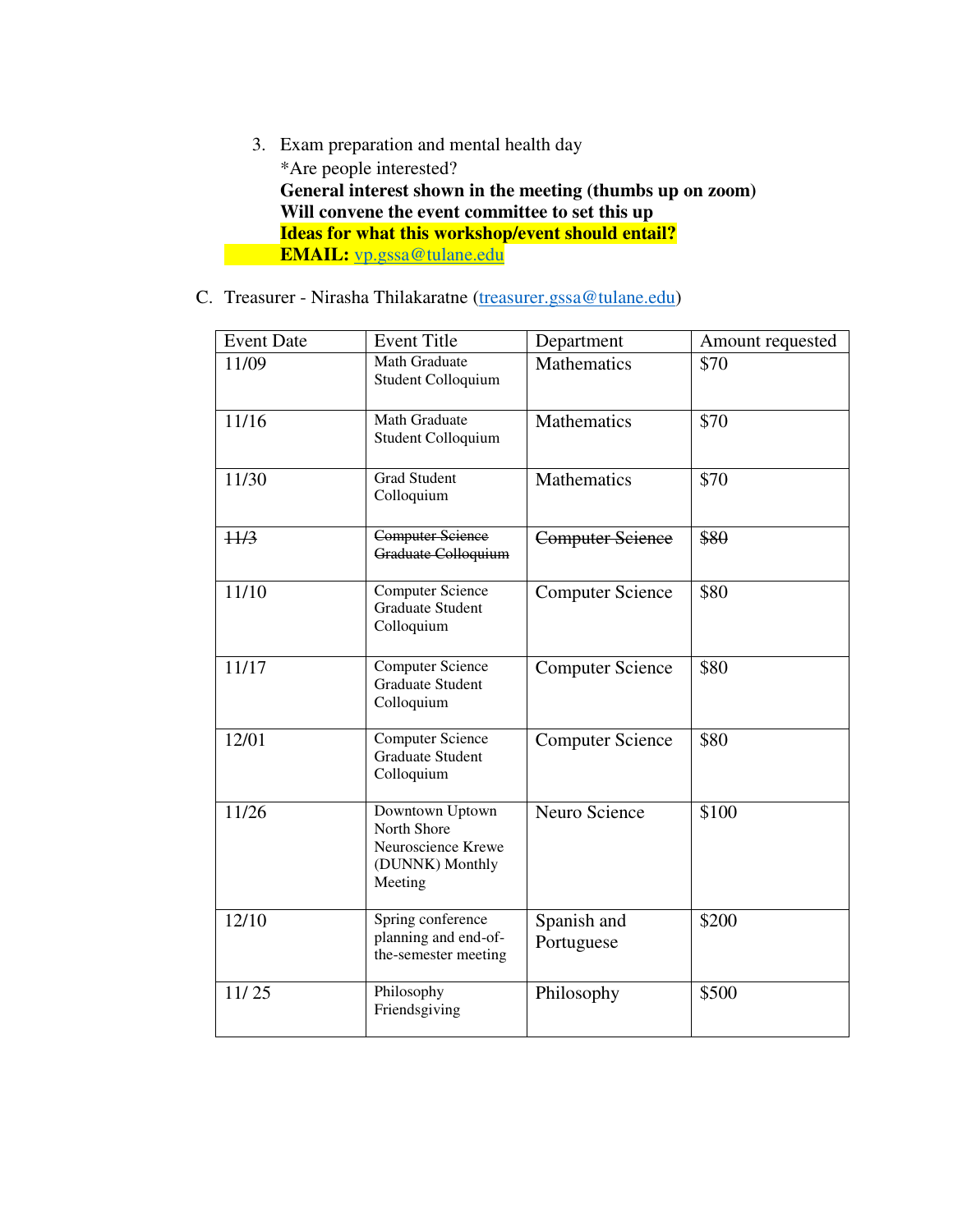## **Revision: Computer Science 11/3 was funded last meeting, so the new total for computer science is \$240.**

## Philosophy Friendsgiving

| Friendsgiving<br>Meal |                                                                                |         |                   |               | Appetizers                              | tray<br>(Robert's)                        | \$14.99  | \$0.20           | 75 |
|-----------------------|--------------------------------------------------------------------------------|---------|-------------------|---------------|-----------------------------------------|-------------------------------------------|----------|------------------|----|
|                       |                                                                                | Cost    | Per person        | People        |                                         | Spinach Dip                               |          |                  |    |
| Main                  | Ham                                                                            | \$30.00 | \$0.40            | 75            |                                         | (1 <sub>1</sub> b)<br>(Robert's)          | \$7.29   | \$0.10           | 75 |
|                       | Turkey                                                                         | \$60.00 | \$0.80            | 75            |                                         |                                           |          |                  |    |
| <b>Side Dishes</b>    | Butter (x3)                                                                    | \$11.70 | \$0.16            | 75            |                                         | boudin &                                  |          |                  |    |
|                       | Sweet potato                                                                   | \$8.55  | \$0.11            | 75            |                                         | cured meats                               | \$11.59  | \$0.15           | 75 |
|                       | cheese                                                                         | \$9.59  | \$0.13            | 75            |                                         | Take &<br><b>Bake Brie</b><br>(x2) (Fresh | \$22.00  | \$0.29           | 75 |
|                       | Mushrooms<br>(x2)                                                              | \$5.72  | \$0.08            | 75            |                                         |                                           |          |                  |    |
|                       | Cream of                                                                       |         |                   | 75            |                                         | Market)                                   |          |                  |    |
|                       | mushroom<br>soup                                                               | \$7.56  | \$0.10            |               |                                         | Vegetable                                 |          |                  |    |
|                       | Green beans<br>(mushrooms,<br>\$6.87<br>french fried                           | \$0.09  | 75                |               | Platter<br>\$50.00<br>(Fresh<br>Market) | \$0.67                                    | 75       |                  |    |
|                       | onions, cream<br>of mushroom)                                                  |         |                   |               | <b>Desserts</b>                         | fruit tray<br>(Fresh                      | \$30.00  | \$0.40           | 75 |
|                       | French fried<br>onions (x2)                                                    | \$9.18  | \$0.12            | 75            |                                         | Market)                                   |          |                  |    |
|                       | cauliflower                                                                    |         |                   |               |                                         | <b>Pie Shells</b>                         | \$3.21   | \$0.04           | 75 |
|                       | (x2)                                                                           | \$4.36  | \$0.06            | 75            |                                         | pumpkin pie<br>mix(x2)                    | \$8.02   | \$0.11           | 75 |
|                       | mashed<br>potato                                                               | \$20.00 | \$0.27            | 75            |                                         | whipping<br>cream                         | \$4.02   | \$0.05           | 75 |
|                       | (rouses' 1/2<br>pan)                                                           |         |                   |               |                                         | cream cheese                              | \$5.26   | \$0.07           | 75 |
|                       |                                                                                |         |                   |               |                                         | cake mix (x2)                             | \$3.42   | \$0.05           | 75 |
|                       | Cornbread<br>Stuffing<br>\$35.00<br>(Rouse's 1/2<br>pan)<br><b>Green Salad</b> |         | \$0.47            | 75            |                                         | powdered<br>sugar                         | \$2.63   | \$0.04           | 75 |
|                       |                                                                                |         |                   | <b>Drinks</b> | non-alcoholic<br>drinks                 | \$17.42                                   | \$0.23   | 75               |    |
|                       |                                                                                | \$16.00 |                   |               | <b>Disposables</b>                      | <b>Plates</b>                             | \$7.56   | \$0.10           | 75 |
|                       |                                                                                |         | \$0.21            | 75            |                                         | <b>Utensils</b>                           | \$11.45  | \$0.15           | 75 |
|                       | (Half Pan)                                                                     |         |                   |               |                                         |                                           |          |                  |    |
|                       | Cranberry<br>\$6.18<br>sauce                                                   |         |                   |               | Subtotal                                | \$451.41                                  | \$6.02   | 75               |    |
|                       |                                                                                |         | \$0.08            | 75            |                                         | <b>Estimated tax</b>                      | \$42.88  | \$0.57           | 75 |
|                       | Chips &<br>crackers                                                            |         | \$21.84<br>\$0.29 | 75            |                                         | Total                                     | \$494.29 | \$6.59           | 75 |
|                       |                                                                                |         |                   |               |                                         | <b>Total request</b>                      |          | \$500 \$7/person |    |

D. Secretary - Alyssa Walker [\(secretary.gssa@tulane.edu\)](mailto:secretary.gssa@tulane.edu)

- 1. Attendance
	- a) To be in attendance, you should be sure to fully represent your department. Motivation

## IV. New Business

A. GAPSA Senator Report

**Recent: Nov 2nd. Discussions** 

**CPR Training for GAPSA students** 

**- outlook looks positive** 

**- current discussions are looking at the how this would be implemented**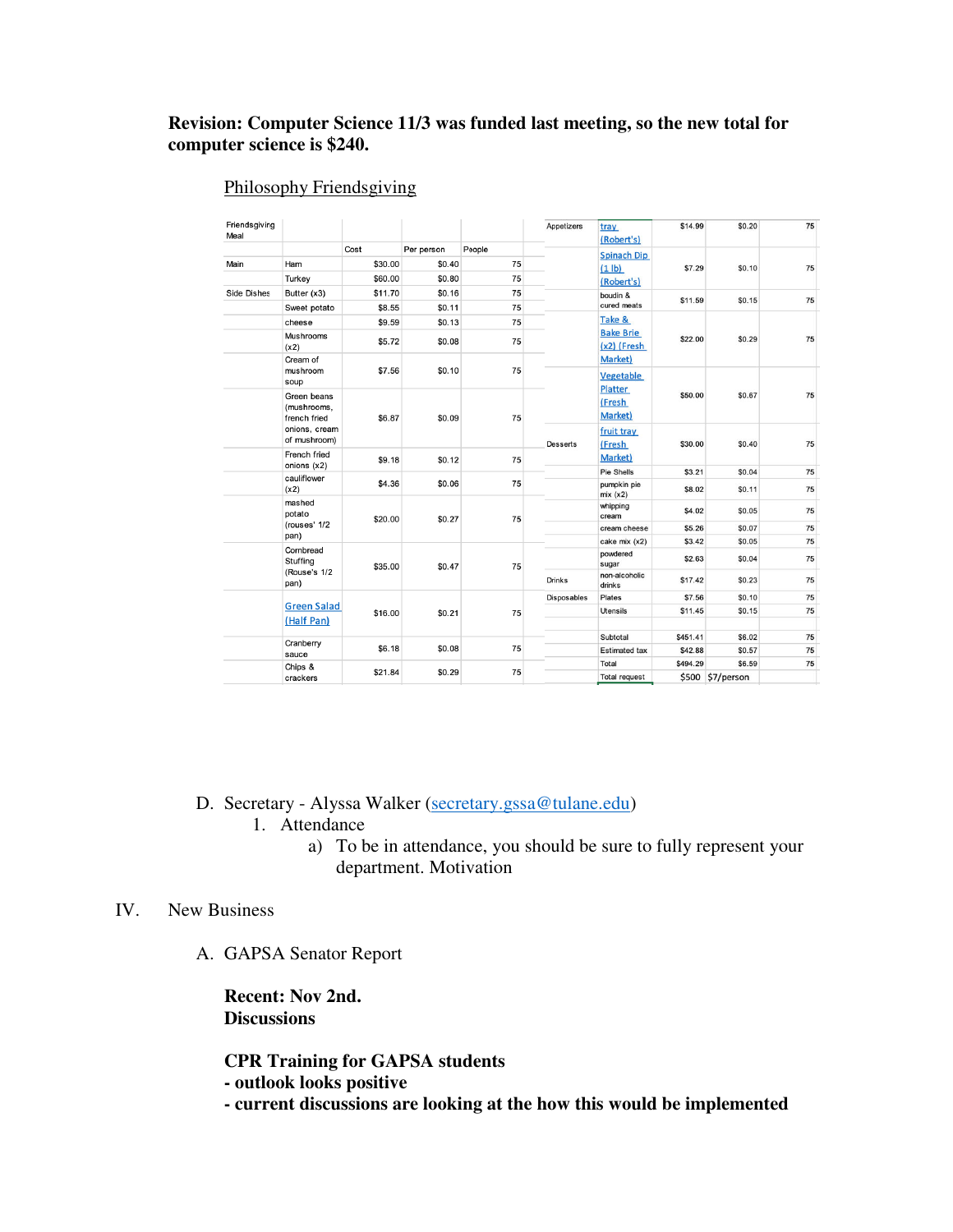**- do you have any ideas/feelings about this email? EMAIL: [\(president.gssa@tulane.edu\)](mailto:president.gssa@tulane.edu)** 

**New Downtown gym -current timeline still unclear** 

**Instructor mask mandate possibility** 

- **Concerns about recent mask optional changes**
- instructors (all kinds) can implement mask requirements **in their classroom**
- **see the recent email from Provost**

**New divestment discussions** 

- **a resolution was shared at the most recent GAPSA meeting to divest from various institutions that do not share the values and commitments of Tulane students**
- **add info from Kamiya here**
- **input will be requested from the student body**

**thoughts & opinions?? EMAIL: [\(president.gssa@tulane.edu\)](mailto:president.gssa@tulane.edu)** 

**President Fitts lunch report** 

-

- **discussions about isolation within departments, within schools, within various communities**
- **communication before ida was wanting, but after ida students were generally happy**
- **support to students feels like it need not be essential to provide so much emergency funding but could instead meet the needs of students prior so they are prepared for living in a place like New Orleans and surrounding areas**
- **thoughts about whether there is an interest/need for a new dean of graduate studies/school**
- **space for graduate students**
- B. Graduate Council Report
- C. SLA Graduate Studies Committee Report

**Discussions about program approvals 2 new programs will start soon And a handful of courses!** 

D. SSE Graduate Representative